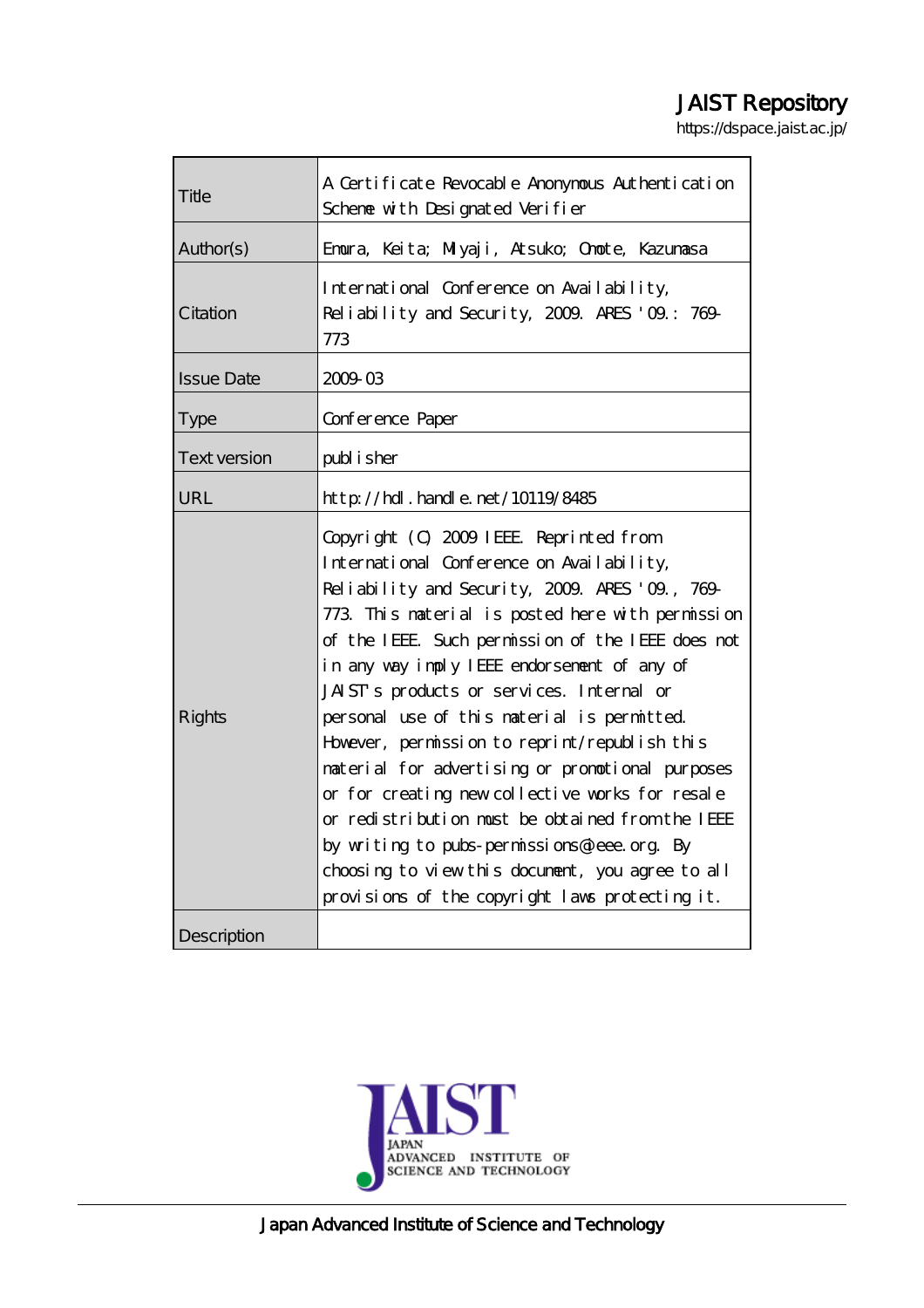# A Certificate Revocable Anonymous Authentication Scheme with Designated Verifier

Keita Emura, Atsuko Miyaji, and Kazumasa Omote

School of Information Science, Japan Advanced Institute of Science and Technology, 1-1, Asahidai, Nomi, Ishikawa, 923-1292, Japan

Email: {k-emura,miyaji,omote}@jaist.ac.jp

*Abstract***—In IEEE ISI 2008, an anonymous attribute authentication scheme has been proposed using a self-blindable certificate scheme. This scheme enables the anonymity and certificate revocation. A Certificate Revocation List (CRL) is used in the revocation check. Even if an attacker can obtain a CRL, the attacker cannot execute the revocation check. This means that this scheme enables the designated revocation. However, this scheme is not secure, namely, a user can make a forged proof using a public value. In this paper, we propose a certificate revocable anonymous authentication scheme with designated verifier. Our scheme enables the anonymity and certificate revocation. Moreover, our scheme enables a designated verification and revocation.**

*Index Terms***—Anonymous Authentication, Certificate Revocation, Designated Verifier Signature**

#### I. INTRODUCTION

Recently, cryptographic protocols requiring the users' anonymity have been proposed. In [15], an anonymous attribute authentication scheme has been proposed using a selfblindable certificate scheme [18]. The purpose of this scheme is to apply an attribute authentication with some modules (e.g., mobile phones, smart cards and so on) for some services (a dispenser, a ticket gate, and so on) without exposing any extra personal information. Therefore, anonymity (which requires the unlinkability between two authentication executions) is indispensable. Entities in this scheme are a user, a Service Provider (SP), and an Attribute Authority (AA). The AA issues an attribute certificate for a user. Moreover, the AA sends a SP a Certificate Revocation List (CRL) which includes the set of an attribute certificate of a revoked user. First, a user sends a request to a SP. The SP generates a random number, and returns this random value and his public key with the public key certificate  $PKC_{SP}$  to the user. The user verifies PKC<sub>SP</sub>, and sends a proof. The SP verifies *whether the user has a valid attributes certificate or not* using the public values and the CRL. Moreover, the SP also verifies *whether the certificate including the proof has already revoked or not* using the SP's secret key. This means that a previous scheme [15] provides the designated revocation. Even if an attacker can obtain the CRL from the AA, the attacker cannot execute the revocation check. These are the different point of other anonymous authentication schemes. For example, in group signature schemes [1], [3], [5], [14], all entities can verify a group signature. In group signature with verifier-local revocation schemes [5], [14], if an attacker can obtain a CRL, the attacker can execute the revocation check. However, a previous scheme [15] is not secure, namely, a user with the AA's public key can make a forged proof. This is a serious problem. Moreover, a previous scheme [15] does not provide the designated verification.

In [10], [11], designated verifier signature schemes have been proposed which enables the signer's anonymity from the view point of a third party. If an attacker can obtain a message and a designated verifier signature, then the attacker cannot determine a signer. On the verification phase, a designated verifier verifies a signature with a message, *a public key of a signer* and a secret key of the designated verifier. This means that these schemes do not provide the signer's anonymity from the view point of the designated verifier.

In [7], a designated verifier signature scheme for electronic voting (e-voting) has been proposed. This scheme is based on a linkable ring signature scheme proposed in [12]. The linkability is used to provide the uniqueness for the e-voting. Therefore, this scheme does not provide the unlinkability from the view point of a designated verifier.

In [9], a ring signature scheme with designated linkability has been proposed. A ring signature can only be linked by a designated verifier, although the ring signature remain anonymous from the view point of undesignated verifiers. Therefore, this scheme does not provide the unlinkability from the view point of the designated verifier.

Some revocable group signature schemes have been proposed [3], [5], [14]. However, these revocable schemes do not provide the designation property.

**Our Contribution** : In this paper, we propose a certificate revocable anonymous authentication scheme with designated verifier. Our scheme enables the anonymity and certificate revocation. Moreover, our scheme enables a designated verification and revocation.

**Organization** : The paper is organized as follows. Definitions are given is Section II. A previous work proposed by [15] is

978-0-7695-3564-7/09 \$25.00 © 2009 IEEE DOI 10.1109/ARES.2009.146

769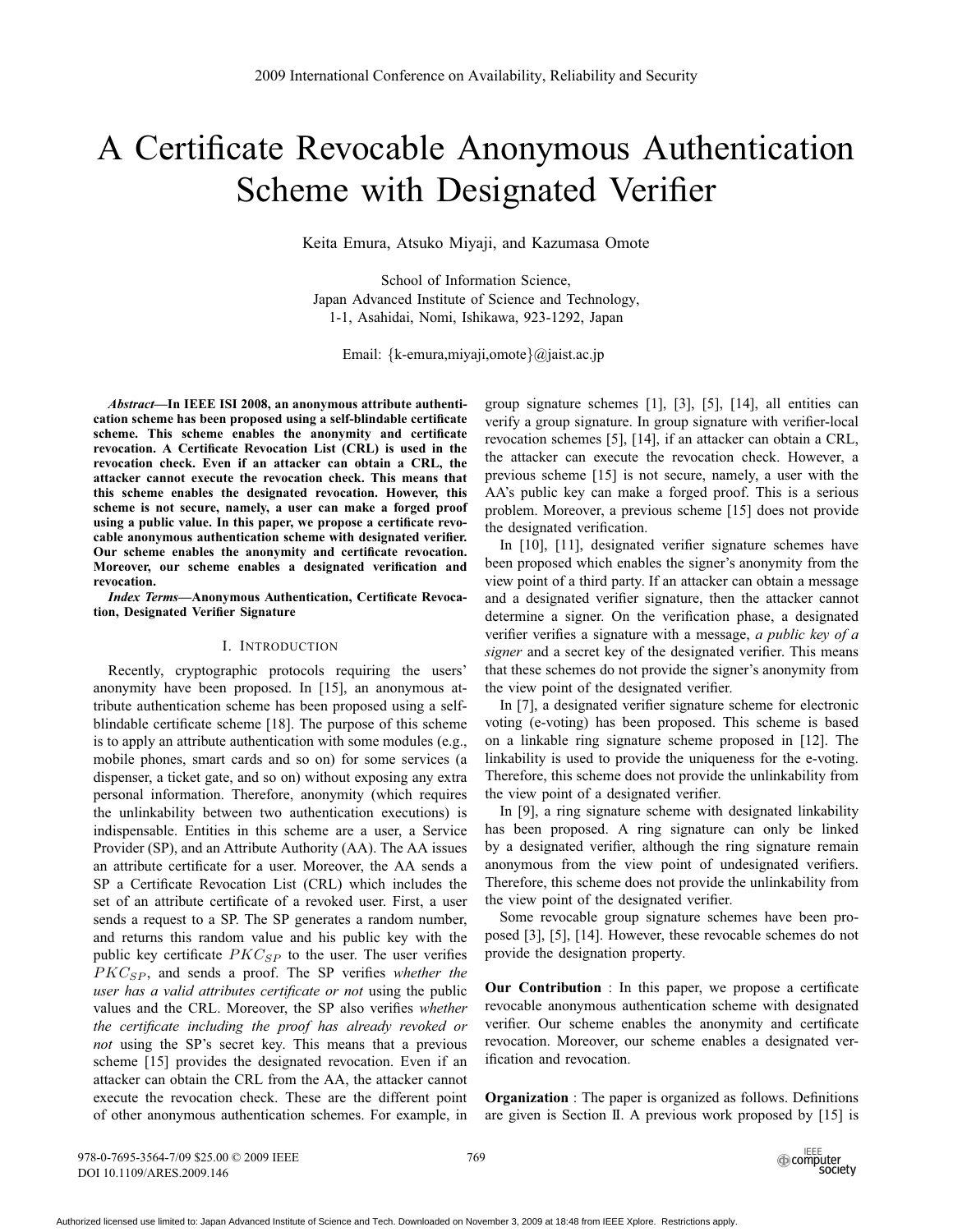described in Section III. Our scheme is presented in Section I V. Security analysis is performed in Section V.

#### II. DEFINITIONS

#### *A. Bilinear Groups and Complexity Assumptions*

*Definition 1:* (**Bilinear Groups**) We use bilinear groups and a bilinear map defined as follows:

- 1)  $\mathbb{G}_1$ ,  $\mathbb{G}_2$  and  $\mathbb{G}_3$  are cyclic groups of prime order p.
- 2) P and Q are generators of  $\mathbb{G}_1$  and  $\mathbb{G}_2$ , respectively.
- 3) e is an efficiently computable bilinear map  $e : \mathbb{G}_1 \times$  $\mathbb{G}_2 \rightarrow \mathbb{G}_3$  with the following properties.
	- Bilinearity : for all  $P, P' \in \mathbb{G}_1$  and  $Q, Q' \in \mathbb{G}_2$ ,<br>  $e(PP' \cap) = e(P \cap e(P' \cap))$  and  $e(P \cap Q') =$  $e(PP', Q) = e(P, Q)e(P', Q)$  and  $e(P, QQ') =$ <br> $e(P, O)e(P, O')$  $e(P,Q)e(P,Q').$ Non-degeneracy
	- Non-degeneracy :  $e(P,Q) \neq 1_{\mathbb{G}_3}$  ( $1_{\mathbb{G}_3}$  is the  $\mathbb{G}_3$ 's unit).

Our scheme is based on the Discrete Logarithm (DL), Computational Diffie-Hellman (CDH), q-Strong Diffie-Hellman (q-SDH) [2], and Symmetric eXternal Diffie-Hellman (SXDH) [1], [4] assumptions. For the security parameter  $k$ , let  $poly(\cdot)$  and for sufficiently large  $k$ ,  $\epsilon(k) < 1/poly(k)$ .  $\epsilon = \epsilon(k)$  be a negligible function, namely for every polynomial  $p_0 |u(\epsilon)|$  and for sufficiently large  $k_{\epsilon}(k) \leq 1 / p_0 |u(k)|$ 

*Definition 2:* (**DL assumption**) The DL problem in G<sup>1</sup> is defined as follows: given a  $(Q = \xi Q', Q') \in \mathbb{G}_1^2$  as<br>input where  $\xi \in \mathbb{Z}^*$  which outputs a value  $\xi$ . An algorithm input, where  $\xi \in \mathbb{Z}_p^*$ , which outputs a value  $\xi$ . An algorithm  $A$  has advantage  $\xi$  in solving the DL problem in  $\mathbb{G}_p$  if A has advantage  $\epsilon$  in solving the DL problem in  $\mathbb{G}_1$  if  $Pr[A(O|O') - \epsilon] > \epsilon$ . We say that the DL assumption holds  $\Pr[\mathcal{A}(Q, Q') = \xi] \ge \epsilon$ . We say that the DL assumption holds<br>in  $\mathbb{G}$ , if no PPT algorithm has an advantage of at least  $\epsilon$  in in  $\mathbb{G}_1$  if no PPT algorithm has an advantage of at least  $\epsilon$  in solving the DL problem in  $\mathbb{G}_r$ . solving the DL problem in  $\mathbb{G}_1$ .

*Definition 3:* (**q-SDH assumption**) The q-SDH problem in  $(\mathbb{G}_1, \mathbb{G}_2)$  is defined as follows: given a  $(q + 2)$  tuple  $(P, Q, \xi Q, \dots, \xi^q Q)$  as input, where  $P \in \mathbb{G}_1$ ,  $Q \in \mathbb{G}_2$  and  $\xi \in \mathbb{Z}_p^*$ , which outputs a tuple  $(x, \frac{1}{(\xi+x)}Q)$ , where  $x \in \mathbb{Z}_p^*$ . An algorithm A has an advantage  $\epsilon$  in solving the a-SDH problem algorithm A has an advantage  $\epsilon$  in solving the q-SDH problem<br>in  $(\mathbb{G}_{\epsilon}, \mathbb{G}_{\epsilon})$  if  $\Pr[A(P \cap \epsilon Q, \ldots \epsilon q Q) - (r - 1 - Q)] > \epsilon$ in  $(\mathbb{G}_1, \mathbb{G}_2)$  if  $Pr[\mathcal{A}(P, Q, \xi Q, \cdots, \xi^q Q)] = (x, \frac{1}{(\xi+x)}Q)] \ge \epsilon$ .<br>We say that the a SDH assumption holds in  $((\xi, \xi), \xi)$  if no We say that the q-SDH assumption holds in  $(\mathbb{G}_1, \mathbb{G}_2)$  if no PPT algorithm has an advantage of at least  $\epsilon$  in solving the  $\epsilon$ -SDH problem in ( $\mathbb{G}$ - $\mathbb{G}$ -) q-SDH problem in  $(\mathbb{G}_1, \mathbb{G}_2)$ .

*Definition 4:* (**CDH assumption**) The CDH problem in  $\mathbb{G}_2$  is as follows: given a tuple  $(Q, uQ, vQ)$  as input, where  $Q \in \mathbb{G}_2$  and  $u, v \in \mathbb{Z}_p^*$ , which outputs  $uvQ$ . An algorithm A has advantage  $\epsilon$  in solving the CDH problem in  $\mathbb{G}_2$  if A has advantage  $\epsilon$  in solving the CDH problem in  $\mathbb{G}_2$  if  $\text{Pr}[A(O, u \cap u \cap g) = u u \cap g] \geq \epsilon$ . We say that the CDH  $|\Pr[\mathcal{A}(Q, uQ, vQ)] = uvQ]| \ge \epsilon$ . We say that the CDH assumption holds in  $\mathbb{G}_p$  if no PPT algorithm has an advantage assumption holds in  $\mathbb{G}_2$  if no PPT algorithm has an advantage of at least  $\epsilon$  in solving the CDH problem in  $\mathbb{G}_2$ .

*Definition 5:* (**DDH assumption**) The DDH problem in  $\mathbb{G}_2$  is as follows: given a tuple  $(Q, Q', uQ, vQ')$  as input,<br>where  $\overline{Q}, \overline{Q'} \in \mathbb{G}_2$  and  $u, v \in \mathbb{Z}^*$  which outputs 1 if where  $Q, Q' \in \mathbb{G}_2$  and  $u, v \in \mathbb{Z}_p^*$ , which outputs 1 if  $u = v$  or 0 otherwise. An algorithm A has advantage  $\epsilon$  in solving the DDH problem in  $\mathbb{C}_{\Omega}$  if  $|\Pr(A(O, O', uO, uO'))|$ solving the DDH problem in  $\mathbb{G}_2$  if  $|\Pr[\mathcal{A}(Q, Q', uQ, uQ')] = 0$ <br>  $|Q| = \Pr[\mathcal{A}(Q, Q', uQ, uQ')] = 0$  $[0] - \Pr[\mathcal{A}(Q, Q', uQ, vQ')] = 0] \ge \epsilon$ . We say that the DDH assumption holds in  $\mathbb{G}_{\ge 0}$  if no PPT algorithm has advantage at assumption holds in  $\mathbb{G}_2$  if no PPT algorithm has advantage at least  $\epsilon$  in solving the DDH problem in  $\mathbb{G}_2$ .

*Definition 6:* (**SXDH** assumption) Let  $(\mathbb{G}_1, \mathbb{G}_2)$  be a bilinear group. The SXDH assumption requires that the DDH problem is hard in both  $\mathbb{G}_1$  and  $\mathbb{G}_2$ . This implies that the efficiency computable isomorphisms  $\psi : \mathbb{G}_2 \to \mathbb{G}_1$  and  $\psi^{-1}: \mathbb{G}_1 \to \mathbb{G}_2$  do not exist.

Note that the SXDH assumption is a reasonable assumption [4], [8]. We can use a MNT curve [13] implementation, where no efficient isomorphism between  $\mathbb{G}_1$  to  $\mathbb{G}_2$  [19].

In this paper, we use the notation according to which, if S is a set, then  $x \in_R S$  denotes the operation of picking an element x of S uniformly at random.

#### III. A PREVIOUS WORK

In this section, we show a previous work [15].

## *A. a previous scheme [15]*

Let  $(\mathbb{G}_1, \mathbb{G}_2)$  be a bilinear group, where  $\mathbb{G}_1 = \langle P \rangle$  and  $\mathbb{G}_2 = \langle Q \rangle$ . Let  $z \in \mathbb{Z}_p$  be the AA's secret key,  $zP$  the AA's public key associated with an attribute,  $(x_1, x_2) \in \mathbb{Z}_p \times \mathbb{Z}_p$  a user's secret key,  $(x_1+x_2)P$  a user's public key,  $z(x_1+x_2)P$  a user's attribute certificate,  $y \in \mathbb{Z}_p$  a SP's secret key,  $yP$  a SP's public key, and  $PKC_{SP}$  a public key certificate. Note that  $x_1$ and  $x_2$  are chosen for each user. To simplify, a user index is omitted. A certificate revocation list  $CRL = \{Cert_i, RK_i\},\$ where  $Cert_i = z(x_1 + x_2)P$  and  $RK_i = x_1P$ . A previous scheme [15] is described in Fig. 1: Note that a bilinear map e is symmetric (namely  $\mathbb{G}_1 = \mathbb{G}_2$ ) because  $e(Cert_i, Sig_1)$ , where  $Sig_1 = f x_1 ryP \in \mathbb{G}_1$  has to be computed on the revocation check phase. This means the DDH problem on  $\mathbb{G}_1$ and  $\mathbb{G}_2$  are easy.

#### *B. Problems of a previous scheme [15]*

In this subsection, we show that two problems of a previous scheme [15] as follows:

- 1) A user with the AA's public key  $zP$  can make a forged proof.
- 2) The DDH problem is easy although the hardness of the DDH problem is required.

The problem 1 is as follows: Let  $c = ryP$  is a challenge of a SP. A user (with the AA's public key  $zP$  and his private key  $x_1, x_2 \in \mathbb{Z}_p$ ) selects  $f \in_R \mathbb{Z}_p^*$  and  $x'_1, x'_2 \in_R \mathbb{Z}_p \setminus \{x_1, x_2\}$ ,<br>and computes  $TPK' = f(x' + x')P$   $TCert' = f(x' + x')P$ and computes  $TPK' = f(x_1' + x_2')P$ ,  $TCert' = fz(x_1' + x_2')P = fx'(xP) + fx'(xP)$ ,  $Sia' = fx'$  and  $Sia' = fx'$  a  $\begin{aligned} x_2' &P = f x_1'(z) + f x_2'(z)P, \, Sig_1' = f x_1'c \text{ and } Sig_2' = f x_2'c. \end{aligned}$ <br>Then  $\pi = (TPK' \, TCert' \, Sial' \, Sial)$  is a valid proof. More-Then  $\pi = (TPK', TCert', Sig'_1, Sig'_2)$  is a valid proof. More-<br>over  $\pi$  does not be rejected on the revocation check because over,  $\pi$  does not be rejected on the revocation check because  $(z(x'_1 + x'_2)P, x'_1P) \notin CRL$ . Therefore, any users with the <br>A A's public key zP can make a forged proof. Although AA's public key  $zP$  can make a forged proof. Although the prover's secret key  $(x_1, x_2)$  is stored on tamper resistant devices such as a self-blindable certificate scheme [18], the probability of  $(z(x_1' + x_2')P, x_1'P) \notin CRL$  is non-negligible,<br>where  $x' \leq x_1 \in \mathbb{Z}$ where  $x'_1, x'_2 \in_R \mathbb{Z}_p$ .<br>The problem 2 is

The problem 2 is as follows: The hardness of the DDH problem is required in [15] (See Section II and IV of [15]). However, the DDH problem is easy in both  $\mathbb{G}_1$  and  $\mathbb{G}_2$  because a symmetric pairing is applied.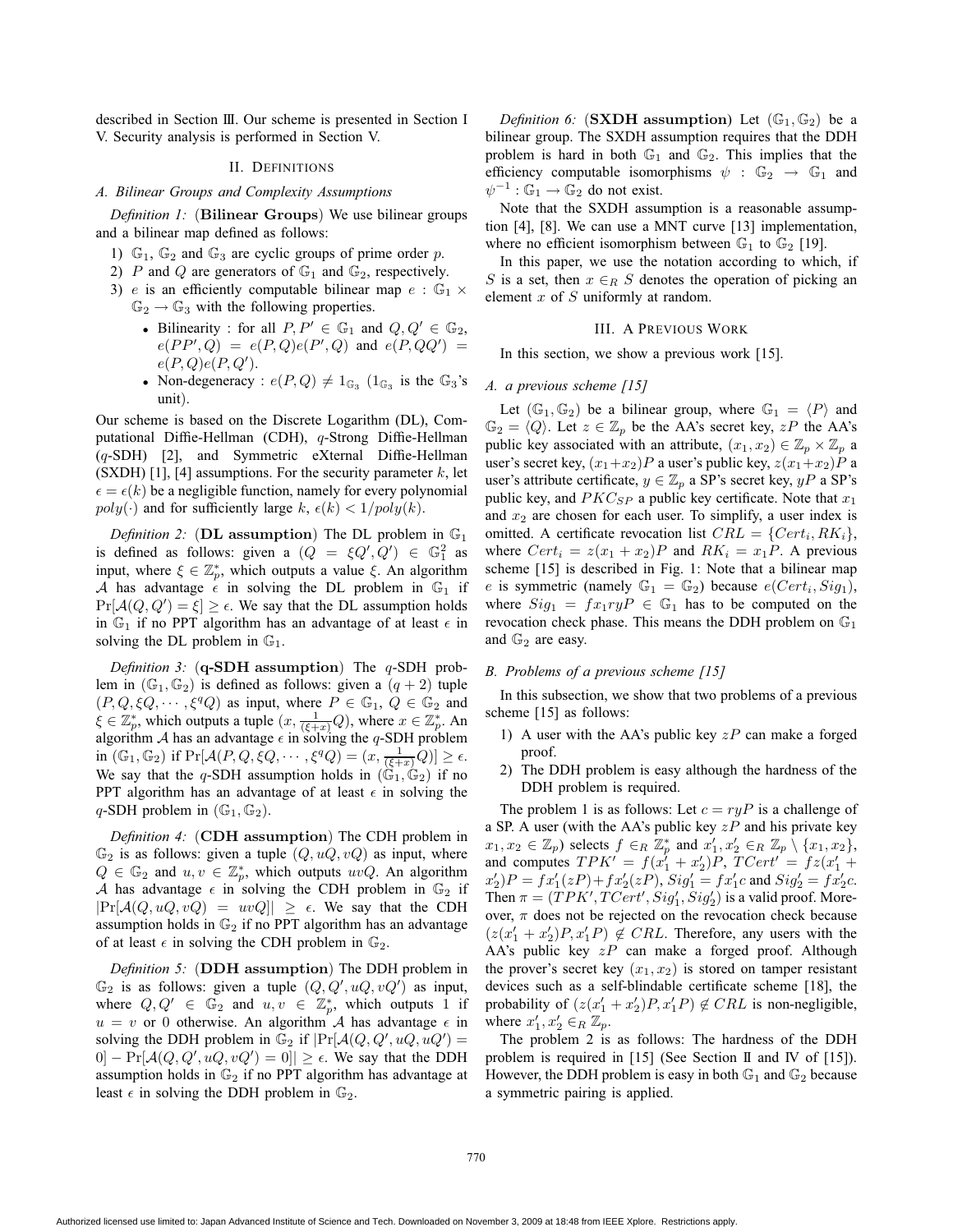| User:                                       |                            | SP:                                                 |
|---------------------------------------------|----------------------------|-----------------------------------------------------|
| $x_1, x_2, (x_1 + x_2)P, z(x_1 + x_2)P, zP$ |                            | $y, yP, PKC_{SP}, zP,CRT$                           |
|                                             |                            | $r \in R \{0,1\}^k$                                 |
|                                             | $r, yP, PKC_{SP}$          |                                                     |
| <b>Verify</b> $PKC_{SP}$                    |                            |                                                     |
| $c \leftarrow ryP$                          |                            |                                                     |
| $f\in_R \mathbb{Z}_p^*$                     |                            |                                                     |
| $TPK \leftarrow f(x_1 + x_2)P$              |                            |                                                     |
| $TCert \leftarrow fx(x_1 + x_2)P$           |                            |                                                     |
| $Siq_1 \leftarrow fx_1c$                    |                            |                                                     |
| $Sig_2 \leftarrow fx_2c$                    |                            |                                                     |
|                                             | $TPK, TCert, Sig_1, Sig_2$ |                                                     |
|                                             |                            | (1) Verification                                    |
|                                             |                            | $e(TPK, zP) \stackrel{?}{=} e(TCert, P)$            |
|                                             |                            | $c' \leftarrow r \nu P$                             |
|                                             |                            | $e(Sig_1, P)e(Sig_2, P) \stackrel{?}{=} e(TPK, c')$ |
|                                             |                            |                                                     |
|                                             |                            | (2) Revocation Check                                |
|                                             |                            | For $\forall (Cert_i, RK_i) \in CRL$ do             |
|                                             |                            | $e(Cert_i, Sig_1) \stackrel{?}{=} e(TCert, ryRK_i)$ |
|                                             |                            |                                                     |

Fig. 1. A previous scheme [15]

#### IV. THE PROPOSED SCHEME

In this section, we propose a certificate revocable anonymous authentication scheme with designated verifier to modify a previous scheme [15].

#### *A. The proposed scheme*

Let  $(\mathbb{G}_1, \mathbb{G}_2)$  be a bilinear group, where  $\mathbb{G}_1 = \langle P \rangle$  and  $\mathbb{G}_2 = \langle Q \rangle$ . Let  $z \in \mathbb{Z}_p$  be the AA's secret key,  $W = zQ \in \mathbb{G}_2$ the AA's public key associated with an attribute,  $x \in \mathbb{Z}_p$  a<br>user's secret key,  $\frac{1}{z+x}P$  a user's attribute certificate,  $y \in \mathbb{Z}_p$  a<br>SP's secret key,  $yQ$  a SP's public key,  $PKC_{\text{CR}}$  a public key SP's secret key,  $yQ$  a SP's public key,  $PKC_{SP}$  a public key certificate,  $H : \{0,1\}^* \to \mathbb{Z}_p$  a hash function, and  $NIZK$ a Non-Interactive Zero-Knowledge proof. A certificate revocation list  $CRL = \{Cert_i, RK_i\}$  such that  $Cert_i = \frac{\alpha}{z+x}P$ for some user and  $RK_i = \alpha P$ , where  $\alpha \in_R \mathbb{Z}_p^*$ . Note that  $\alpha$  is chosen for each user. The attribute certificate  $\frac{1}{\alpha} P$  is a  $\alpha$  is chosen for each user. The attribute certificate  $\frac{1}{z+x}P$  is a membership certificate of a group signature scheme proposed membership certificate of a group signature scheme proposed in [5]. The proposed scheme is shown in Fig. 2:

#### **The proposed scheme** :

- 1) A user sends a request to a SP.
- 2) The SP generates a random number  $r \in \{0,1\}^k$ , computes  $c = ryQ$  and  $\pi_r = NIZK\{(r) : c = r(yQ)\},\$ and returns  $c$  and his public key  $yQ$  with public key certificate  $PKC_{SP}$  to the user. Concretely, compute  $\pi_r$ as follows:
	- a) Select  $r_r \in_R \mathbb{Z}_p^*$ .<br>b) Compute  $R r$ .
	- b) Compute  $R = r_r(yQ)$ ,  $C = H(yQ, R)$  and  $s_r =$  $r_r - Cr$ . c)  $\pi_r = (s_r, C)$
- 3) The user verifies  $PKC_{SP}$ .
- 4) The user verifies  $\pi_r$  as follows:
	- a) Compute  $R' = s_r Q + C(yQ)$ . b) Check  $C = H(yQ, R')$ .
- 5) The user selects  $f \in_R \mathbb{Z}_p^*$ , and computes  $TCert =$ <br> $f \in_R \mathbb{Z}_{q_1}^* = f \in_R \mathbb{Z}_{q_2}^* = f \in_R \mathbb{Z}_{q_3}^* = f \in_R \mathbb{Z}_{q_3}^*$  $\frac{f}{z+x}P$ ,  $Sig_1 = fW$ ,  $Sig_2 = fxc$ ,  $Sig_3 = fc$  and  $Sig_4 = fP.$
- 6) The user sends a proof  $(TCert, Sig_1, Sig_2, Sig_3, Sig_4)$ to the SP.
- 7) **[Verification]** : The SP verifies that  $e(Sig_4, W) \stackrel{?}{=}$  $e(P, Sig_1), \quad e(Sig_4, c) \quad \frac{?}{=}$  $e(P, Sig_3)$  and  $e(TCert, rySig_1 + Sig_2) \stackrel{?}{=} e(Sig_4, Sig_3).$ <br> **Exercision** Check The SP ye
- 8) **[Revocation Check]** : The SP verifies that  $e(Cert_i, ryWSig_1 + Sig_2) \stackrel{?}{=} e(RK_i, Sig_3)$ , where<br>  $\forall (Cert \cdot RK \cdot) \in CH$  $\forall$ (Cert<sub>i</sub>, RK<sub>i</sub>)  $\in$  CRL.

Note that both the verification and the revocation check have to be used the SP's secret key  $y$ . Therefore, both the verification and the revocation check are only executed by the designated SP.

# *B. Efficiency*

Our scheme uses pairing computations. Recently, an efficient paring computation on power restricted modules (e.g., mobile phones) has been proposed such as [17]. Let  $|CRL|$  = R. Our scheme requires 7 scalar multiplications and 1 multiplication as a user, and 3 scalar multiplications, 1 multiplication and  $6+2R$  paring computations as a SP. The computational costs of a SP depends on the number of revoked members R. There is room for argument regarding the revocation costs. This is a common problem concerning some revocable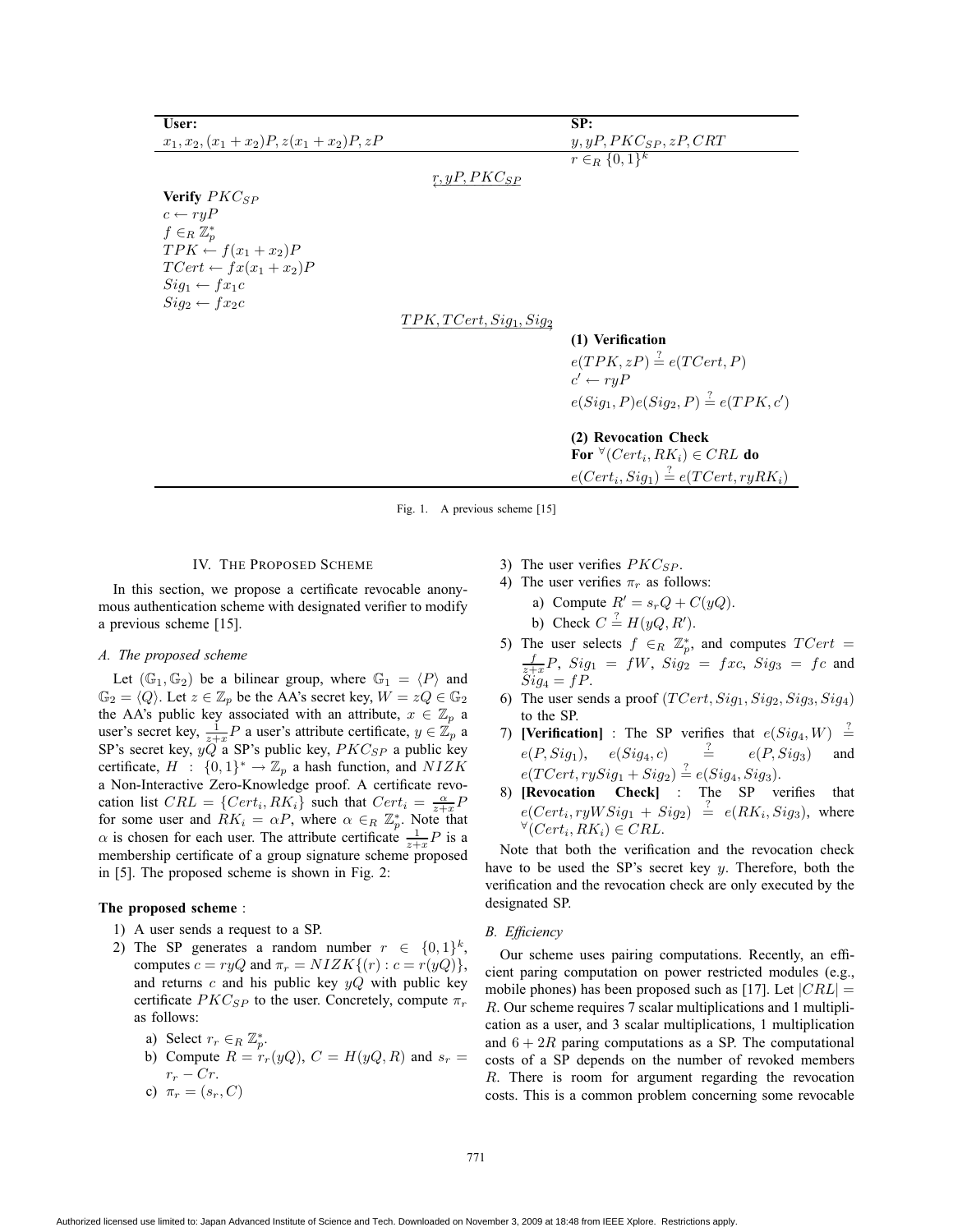| User:                             |                                     | SP:                                                                 |
|-----------------------------------|-------------------------------------|---------------------------------------------------------------------|
| $x, \frac{1}{z+r}P, W = zQ$       |                                     | $y, yQ, PKC_{SP}, W = zQ, CRT$                                      |
|                                   |                                     | $r \in_R \{0,1\}^k$                                                 |
|                                   |                                     | $c \leftarrow ryQ$                                                  |
|                                   |                                     | $\pi_r \leftarrow NIZK\{(r): c = r(yQ)\}\$                          |
|                                   | $g, yQ, PKC_{SP}, \pi_r$            |                                                                     |
| Verify $PKC_{SP}$ , $\pi_r$       |                                     |                                                                     |
| $f\in_R \mathbb{Z}_p^*$           |                                     |                                                                     |
| $TCert \leftarrow \frac{f}{z+x}P$ |                                     |                                                                     |
| $Siq_1 \leftarrow fW$             |                                     |                                                                     |
|                                   |                                     |                                                                     |
| $Sig_2 \leftarrow fxc$            |                                     |                                                                     |
| $Sig_3 \leftarrow fc$             |                                     |                                                                     |
| $Sig_4 \leftarrow fP$             |                                     |                                                                     |
|                                   | $TCert, Sig_1, Sig_2, Sig_3, Sig_4$ |                                                                     |
|                                   |                                     | (1) Verification                                                    |
|                                   |                                     | $e(Sig_4, W) \stackrel{?}{=} e(P, Sig_1)$                           |
|                                   |                                     | $e(Sig_4, c) \stackrel{?}{=} e(P, Sig_3)$                           |
|                                   |                                     | $\pi$ $\alpha$ $\alpha$ $\alpha$ $\beta$ $\alpha$ $\alpha$ $\alpha$ |

**(2) Revocation Check**

**For**  $\forall$  (Cert<sub>i</sub>, RK<sub>i</sub>)  $\in$  CRL **do**  $e(Cert_i, rySig_1 + Sig_2) \stackrel{?}{=} e(RK_i, Sig_3)$ 

 $e(TCert, rySig_1 + Sig_2) \stackrel{?}{=} e(Sig_4, Sig_3)$ 

Fig. 2. The proposed scheme

authentication schemes such as a revocable group signature scheme [5], [14].

# V. SECURITY ANALYSIS

In this section, we consider the security of our scheme. The correctness is easy confirmed.

$$
e(Sig_4, W) = e(P, Sig_1)
$$
 (1)

$$
e(Sig_4, c) = e(P, Sig_3)
$$
 (2)

$$
e(TCert, rySig1 + Sig2) = e(Sig4, Sig3)
$$
 (3)

Equations (1) and (2) obviously hold. In equation (3),  $e(TCert, rySig_1 + Sig_2) = e(\frac{f}{z+x}P, (ryfz + ryfx)Q) =$  $e(\frac{f}{z+x}P, ryf(z+x)Q) = e(fP, fryQ) = e(Sig_4, Sig_3)$ <br>holds Similarly if the prover has already revoked then holds. Similarly, if the prover has already revoked, then  $\begin{array}{lll}\n\exists (Cert, RK) & = & (\frac{\alpha}{z+R}, \alpha P) & \in \text{CRL} \text{ such that} \\
\epsilon (Cert, r_1Sia_1 + Sia_2) & = & \epsilon (\frac{\alpha}{R} P (r_1f_2 + r_1f_1)O) & \text{ } \end{array}$  $e(Cert, rySig_1 + Sig_2)' = e(\frac{\alpha}{z+x}P, (ryf z + ryfx)Q) =$ <br> $e(\frac{\alpha}{z}P, ryf(z+x)Q) = e(\alpha P, ryfQ) = e(RK, Sig_0)$  holds  $e(\frac{\alpha}{z+x}P, ryf(z+x)Q) = e(\alpha P, ryfQ) = e(RK, Sig_3)$  holds.<br>Next, we discuss the designatibility. Both the verification

Next, we discuss the designatability. Both the verification and the revocation check have to be used the SP's secret key y. Therefore, both the verification and the revocation check are only executed by the designated SP. If an attacker can compute  $rySig_1$  from the public values  $ryQ$  and  $Sig_1$ , then the attacker can solve the CDH problem. Therefore, even if an attacker can obtain a CRL from the AA, the attacker cannot execute both the verification and the revocation check.

Next, we discuss the unforgeability. From equations (1) and (2),  $Sig_1 = fW$ ,  $Sig_3 = fc$  and  $Sig_4 = fP$  for the same  $f \in \mathbb{Z}_p^*$ . These are the same forms as the BLS signature scheme [6]. First, an attacker  $A$  attempts to forge  $T$ Cert. If A can compute a forge attribute certificate  $(x', \frac{1}{z+x'}P) \in \mathbb{Z} \times \mathbb{C}$ , then A can solve the a-SDH probrem [5]. Second A  $\mathbb{Z}_p\times\mathbb{G}_1$ , then A can solve the q-SDH probrem [5]. Second, A attempts to forge  $Sig_2$ . Let  $TCert = sP$  for  $s \in_R \mathbb{Z}_p$  chosen by A. A also selects  $f \in_R \mathbb{Z}_p^*$ , and computes  $Sig_1 = fW$ ,<br>Sign – f c and Sign – f P. From the verification equation  $Sig_3 = fc$  and  $Sig_4 = fP$ . From the verification equation,  $e(sP, ryfzQ + Sig_2) = e(fP, fryQ)$  and  $e(P, sryfzQ + q)$  $sSig_2$ ) =  $e(P, f^2ryQ)$  hold. Then,  $sryfzQ + sSig_2 = f^2ryQ$ and  $Sig_2 = s^{-1}f^2c - fryzQ$  hold. So, (*TCert*,  $Sig_1$ ,  $Sig_2$ ,  $Sig_3$ ,  $Sig_4$ ) is a valid proof, where  $Sig_2 = s^{-1}f^2c - fryzQ$ . c is given by a verifier, and  $(s, f)$  is chosen by the attacker. However,  $ryzQ$  cannot compute from  $c = ryQ$  and  $W = zQ$ under the hardness of the CDH problem. Moreover, any private values are not exposed from public values included authentication execution transcripts under the hardness of the DL problem.

Next, we discuss the anonymity. The anonymity requires that an adversary A cannot distinguish whether two signers are same or not from two authentication executions. This requiremnet is the same as group signature schemes [1], [3], [5], [14]. Let  $(TCert, Sig_1, Sig_2, Sig_3, Sig_4) = (\frac{f}{z+x}P, fW, fxc, fP)$ and  $(TCert', Sig'_1, Sig'_2, Sig'_3, Sig'_4) = (\frac{f'}{x+x}, Pf')$ <br>  $f'x'c' f'P$  be two supportion executions We  $\langle x/c \rangle f'P$ ) be two authentication executions We set  $f'x'c', f'P$  be two authentication executions. We set  $\frac{1}{f}$   $\cdots$   $f$  and  $\frac{1}{f}$   $\cdots$   $f'$  Then  $x - x'$  if and only if  $t - t'$  $\frac{1}{z+x} := t$  and  $\frac{1}{z+x'} := t'$ . Then  $x = x'$  if and only if  $t = t'$ .<br>We set  $f P := \overline{P'} \in \mathbb{C}$ ,  $f' P := P'' \in \mathbb{C}$ ,  $f c := Q' \in \mathbb{C}$  and We set  $fP := \tilde{P}^{\prime} \in \mathbb{G}_1$ ,  $f'P := P^{\prime\prime} \in \mathbb{G}_1$ ,  $f c := Q^{\prime} \in \mathbb{G}_2$  and  $f^{\prime}c^{\prime} := Q^{\prime\prime} \in \mathbb{G}_2$ . If A can distinguish  $t - t^{\prime}$  or  $t \neq t^{\prime}$  from  $f'c' := Q'' \in \mathbb{G}_2$ . If A can distinguish  $t = t'$  or  $t \neq t'$  from<br>  $(g_{ia}, g_{ia'})$   $TCert' + TCert') - (P' P'' + P' + P'') \in \mathbb{C}^4$  $(Sig_4, Sig'_4, TCert, TCert') = (P', P'', tP', t'P'') \in \mathbb{G}_1^4,$